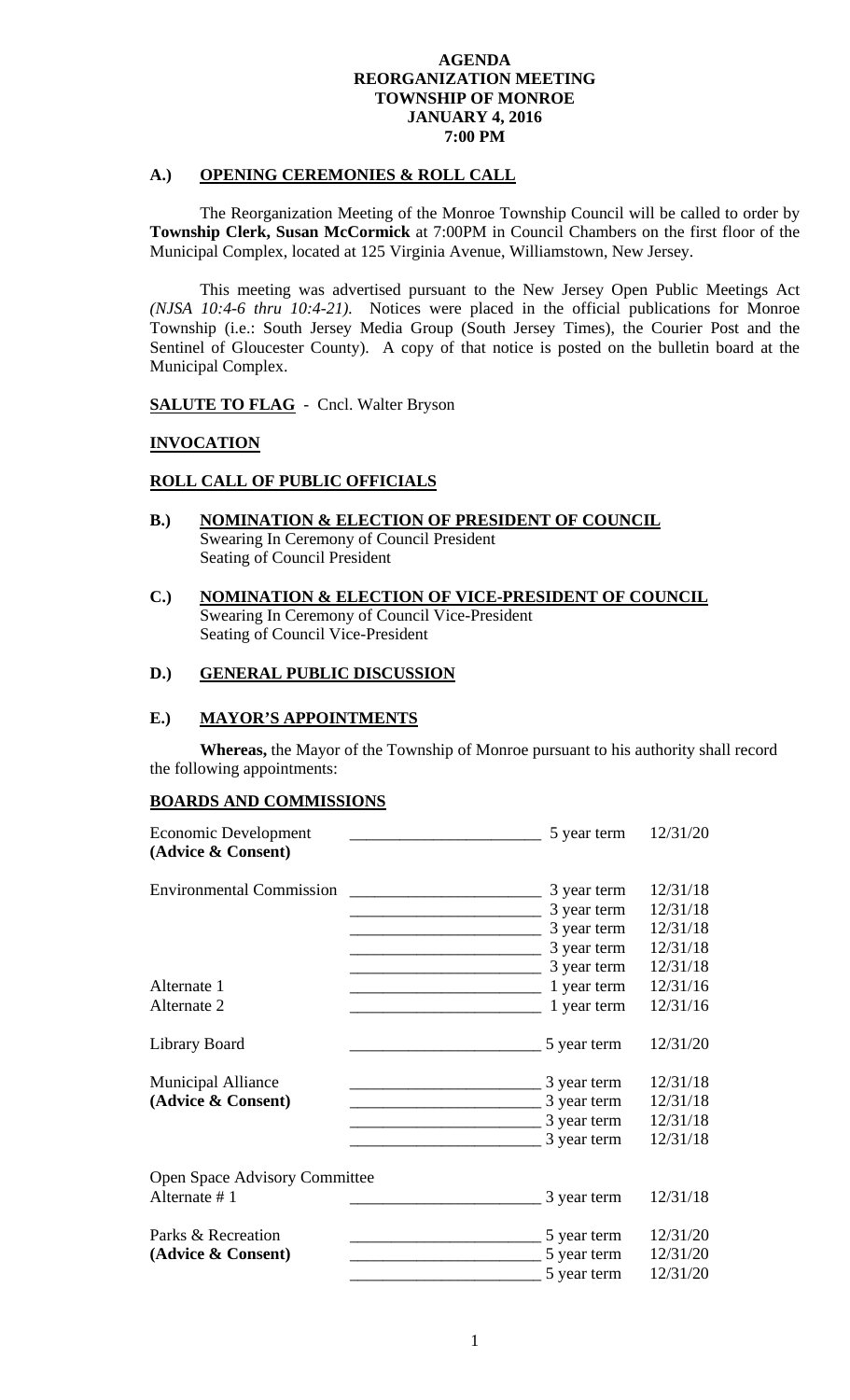#### **E.) MAYOR'S APPOINTMENTS** *(cont'd)*

| Planning Board – Class II | 1 year term                                                                          | 12/31/16             |
|---------------------------|--------------------------------------------------------------------------------------|----------------------|
| Class IV                  | 4 year term                                                                          | 12/31/19             |
| Alternate $#2_$           | 2 year term                                                                          | 12/31/17             |
| Senior Commission         | 3 year term<br>3 year term<br>unexpired term $12/31/17$<br>unexpired term $12/31/16$ | 12/31/18<br>12/31/18 |

#### **F.) PUBLIC PORTION – RESOLUTIONS SCHEDULED**

**R:01-2016** Resolution Adopting Temporary Budget Appropriations For The Year 2016 For The Township Of Monroe

 **R:02-2016** Resolution Authorizing Interlocal Services Participation Between The Township Of Monroe And The County Of Gloucester, For Cooperative Purchasing For The Year 2016

**R:03-2016** Resolution Authorizing Contracts With Certain Approved State Contract Vendors For Contracting Units Pursuant To *N.J.S.A. 40A:11-12a* 

**R:04-2016** Township Of Monroe Cash Management Plan

**R:05-2016** Resolution To Establish A Petty Cash Account For The Township Of Monroe In Gloucester County For The Year 2016 "Various Departments"

**R:06-2016** Resolution Authorizing The Chief Financial Officer To Refund Certain Escrow Balances And Various Other Revenues On Deposit With The Township Of Monroe For The Year 2015

 **R:07-2016** Resolution Authorizing The Tax Collector To Include Municipal Liens From Various Departments Of The Township Of Monroe In The Annual Tax Sale

**R:08-2016** Resolution Designating Official Publications Of The Township Of Monroe, Gloucester County

**R:09-2016** Resolution Authorizing Use Of U.S. Government General Services Administration Supply Schedules For Reprographic Equipment Or Services Pursuant To *N.J.S.A. 40A:11-12b And N.J.A.C. 5:34-9.6* 

**R:10-2016** Resolution Appointing Member To The Monroe Township Board Of Health (3 Year Term – 12/31/18)

**R:11-2016** Resolution Appointing Member To The Monroe Township Board Of Health (3 Year Term – 12/31/18)

**R:12-2016** Resolution Appointing Member To The Monroe Township Board of Health (3 Year Term – 12/31/18)

**R:13-2016** Resolution Appointing Alternate Member To The Monroe Township Board Of Health (Unexpired 3 Year Term – 12/31/17)

**R:14-2016** Resolution Appointing Member To The Monroe Township Economic Development Commission (5 Year Term – 12/31/20)

**R:15-2016** Resolution Appointing Member To The Monroe Township Open Space Advisory Committee (3Year Term – 12/31/18)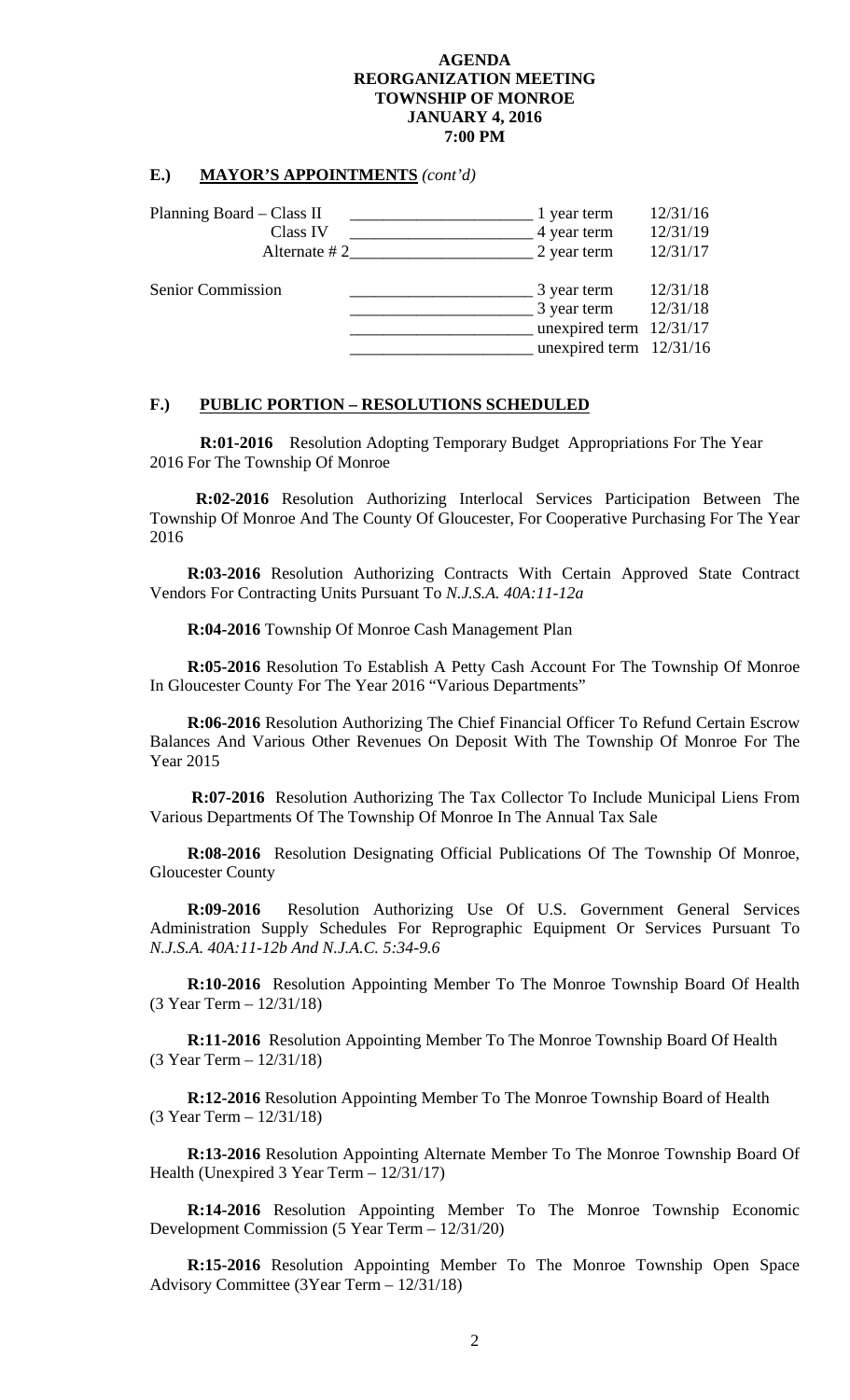#### **F.) PUBLIC PORTION – RESOLUTIONS SCHEDULED** *(cont'd)*

**R:16-2016** Resolution Appointing Alternate # 2 Member To The Monroe Township Open Space Advisory Committee (3 Year Term -12/31/18)

**R:17-2016** Resolution Appointing Member Of Council To The Monroe Township Planning Board *(Class III)* (1 Year Term – 12/31/16)

**R:18-2016** Resolution Appointing Member To The Monroe Township Zoning Board of Adjustment (4 Year Term – 12/31/19)

**R:19-2016** Resolution Appointing Member To The Monroe Township Zoning Board of Adjustment (4 Year Term – 12/31/19)

**R:20-2016** Resolution Appointing An Alternate #2 Member To The Monroe Township Zoning Board Of Adjustment (2 Year Term 12/31/17)

**R:21-2016** Resolution Appointing Member To The Monroe Township Utilities Authority (5 Year Term 1/31/21)

**R:22-2016** Resolution Appointing Alternate Member To The Monroe Township Utilities Authority (5 Year Term 1/31/21)

**R:23-2016** Resolution Appointing Members To The Ordinance Committee And Naming Chairperson For The Year 2016

**R:24-2016** Resolution Authorizing The Township Of Monroe To Enter Into A Contract With The Auditor Of The Township Of Monroe For The Year 2016

**R:25-2016** Resolution Appointing Fund Commissioner For The Gloucester, Salem, Cumberland Counties Municipal Joint Insurance Fund

**R:26-2016** Resolution Of The Township Of Monroe, County Of Gloucester Changing The Petty Cash Fund Custodian For The "Construction Code Office"

**R:27-2016** Resolution Of The Township Of Monroe, County Of Gloucester Changing The Petty Cash Fund Custodian For The "Department Of Parks And Recreation"

**R:28-2016** Resolution Of The Township Of Monroe, County Of Gloucester Rescinding The Petty Cash Fund For The "Office Of Emergency Management"

**R:29-2016** Resolution Of The Township Of Monroe, County Of Gloucester Rescinding The Petty Cash Fund for the "Department Of Community Affairs"

| G.) COUNCIL PRESIDENT LIAISON APPOINTMENTS TO BOARDS/COMMISSIONS 2016 |  |
|-----------------------------------------------------------------------|--|
| Board of Health                                                       |  |
| Economic Development                                                  |  |
| Environmental                                                         |  |
| <b>Historical Society</b>                                             |  |
| <b>JIF Safety Committee</b>                                           |  |
| Library Board                                                         |  |
| <b>Local Emergency Planning</b>                                       |  |
| <b>Municipal Alliance</b>                                             |  |
| <b>MMUA</b>                                                           |  |
| 3                                                                     |  |